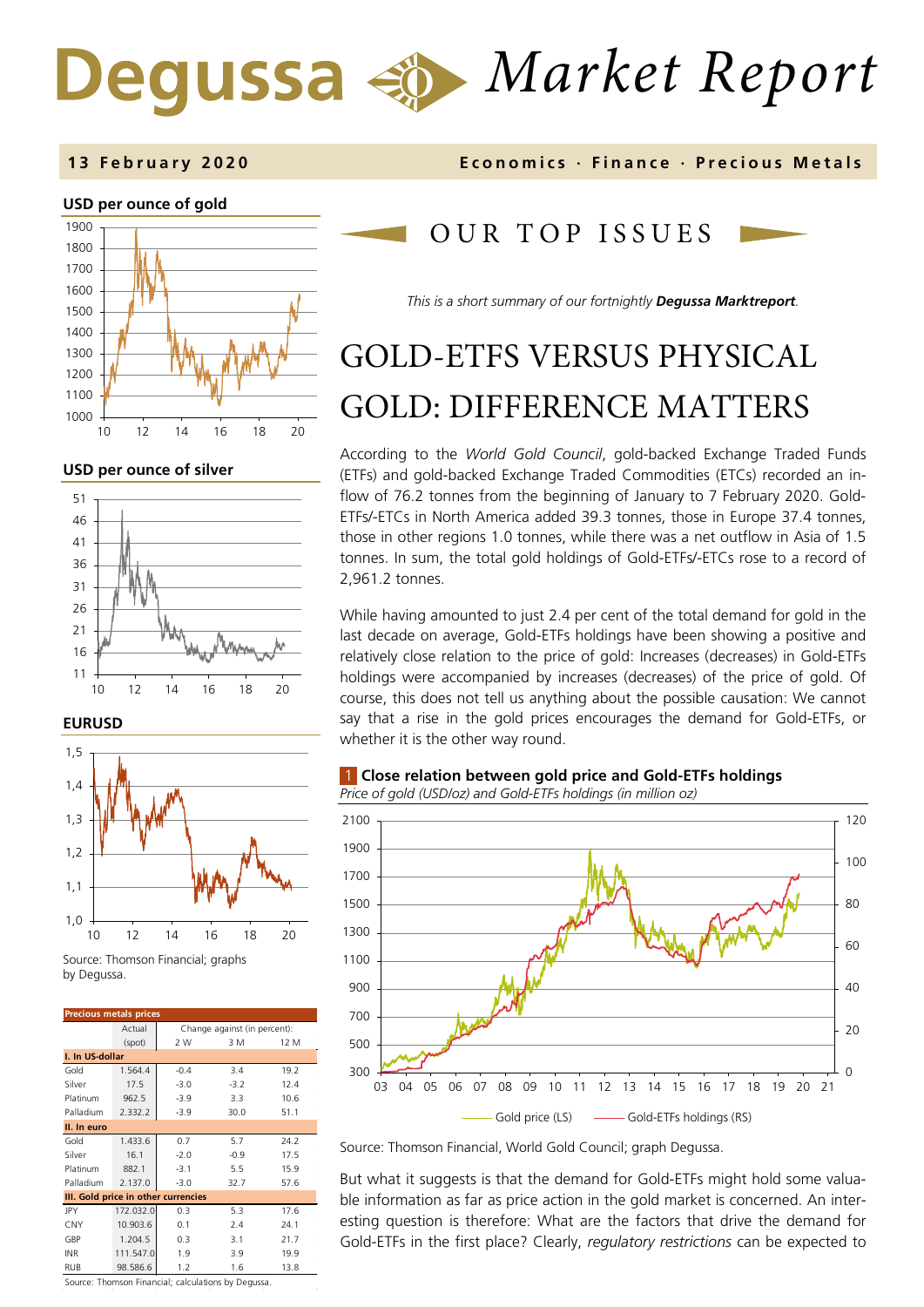## **Precious metal prices (USD/oz) in the last 4 years**



play a rather important role, for quite a few institutional investors are not allowed to buy physical gold but must, if they want exposure to the gold market, rely on Gold-ETFs/ETCs.

Under such conditions, interest rates can be expected to become highly important. Generally speaking, interest rates typically have a negative relation to the price of gold: High (low) interest rates lower (increase) the demand for gold, translating into a lower (higher) price of gold (ceteris paribus). This is because holding gold causes opportunity costs – which, of course, decline (rise) as interest rates fall (rise).



2 **Demand for Gold-ETFs reacts to interest rates**

Source: Thomson Financial, World Gold Council; graph Degussa.

As figure 2 shows, there has been indeed a negative (trend) relation between US interest rates and the demand for Gold-ETFs, i.e. Gold-ETFs holdings: As interest rates have come down, Gold-ETFs holdings have gone up. Of course, other factors have been at work as well. For instance, people might find it more convenient and cost-efficient to seek exposure to the gold market via Gold-ETFs than through buying physical gold in the form of coins and bars.

What is more, a great many investors these days can be expected to enter the gold market not to seek an insurance against a potential breakdown of the monetary system; they simply want to participate in the upward trend of the gold price. Whatever advantages they ascribe to Gold-ETFs: *We should note that holding Gold-ETFs and holding physical gold is not the same!* Depending on their particular structure, Gold-ETFs tend to carry various risks.

For instance, the Gold-ETF issuer's gold may be subject to fraud, loss, damage, theft, or restricted access. Or redemption orders might be subject to postponement, suspension, or rejection by the trustee under certain circumstances. Or the Gold-ETF share may trade below the NAV per share due to, say, market developments on the day Gold-ETF holders wish to sell their shares.

Here is another risk factor: Because neither the Gold-ETF's issuer nor its custodian oversee or monitor the activities of sub-custodians who may temporarily hold the Gold-ETF issuer's gold until transported to the predetermined vault; possible failure of the sub-custodians to exercise due care in the safekeeping of

Source: Thomson Financial; graphs by Degussa.

15 16 17 18 19 20

450 650 850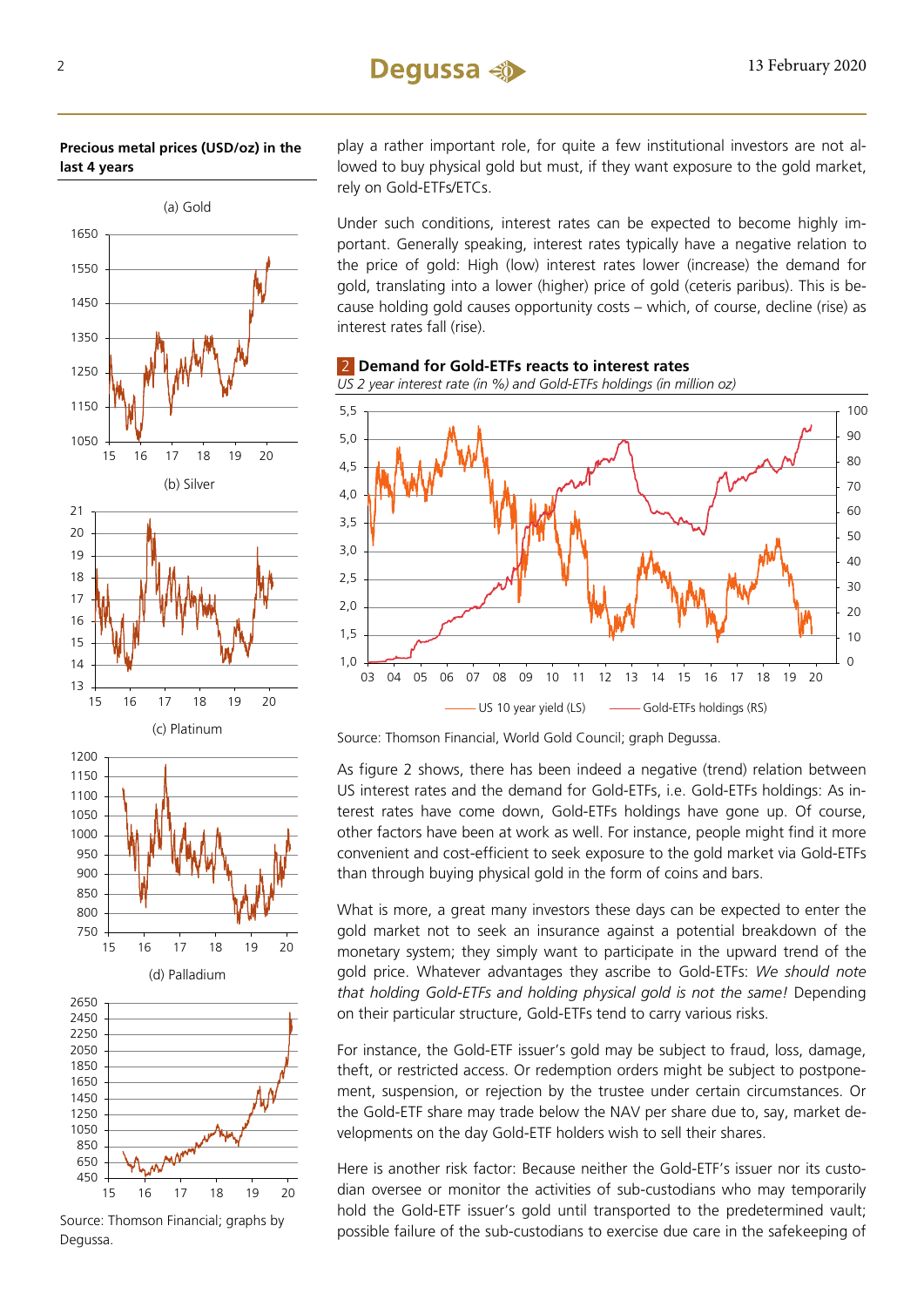the Gold-ETF issuer's gold could result in a loss – especially so if and when the ability to take legal action against sub-custodians is limited.

To cut a long story short: In a period of a real crisis, in case of massive market turmoil, the investor would indeed be served best if and when he has direct access to physical gold. Purchasing physical gold is fairly easy, and storage facilities can be obtained at reasonable costs. It may well be that Gold-ETFs meet institutional investors' preferences and match their regulatory requirements. For all other investors, however, there is no compelling reason why Gold-ETFs should trump holding physical gold.



## Huge rise in ETF inflows almost equalled the sharp drop in consumer demand in 2019

Source: Metals Focus, World Gold Council

.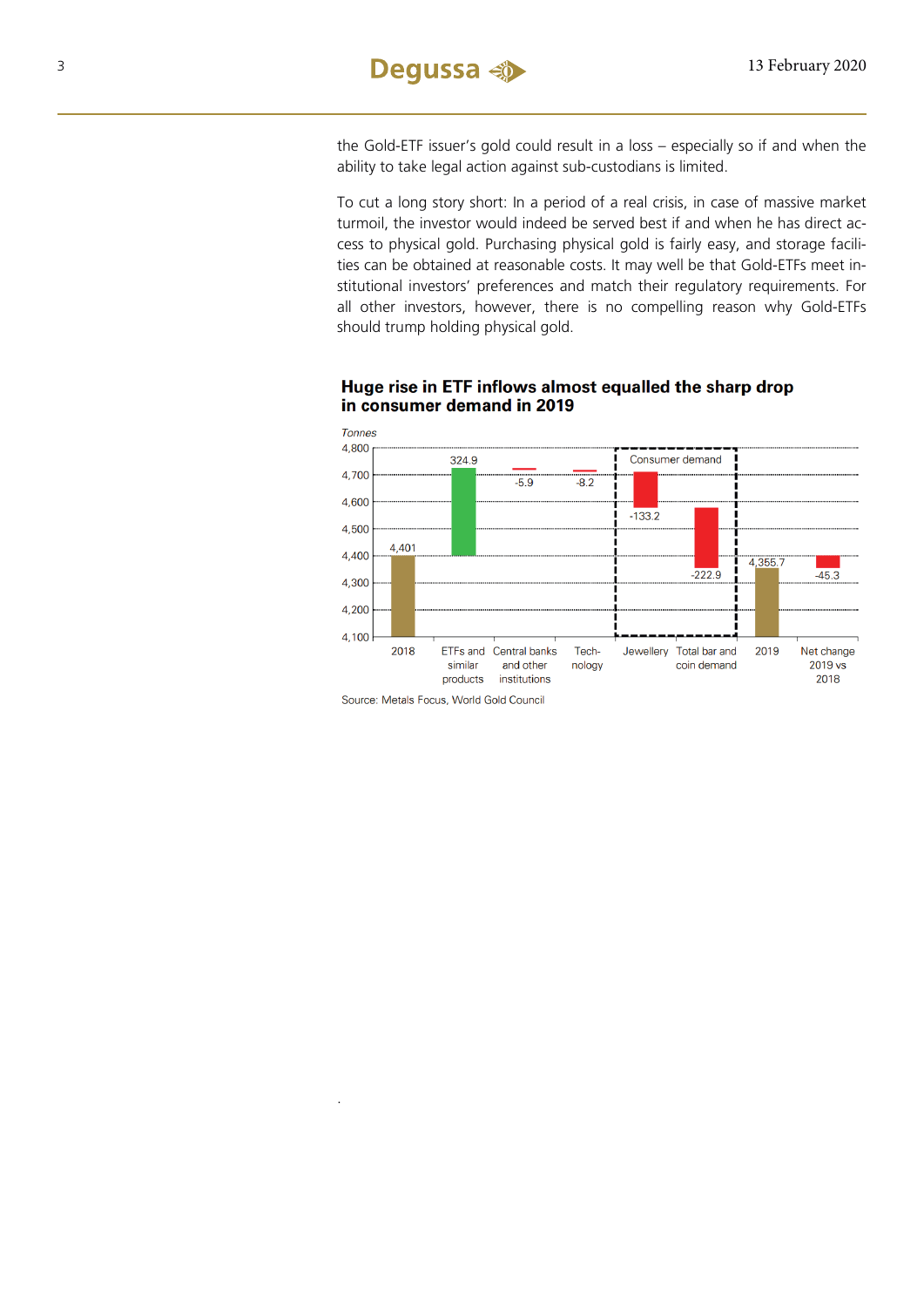## Precious metals prices

**In US-Dollar per ounce**

|                                    | Gold         |              | <b>Silver</b> |              |             | <b>Platinum</b> | Palladium   |              |  |
|------------------------------------|--------------|--------------|---------------|--------------|-------------|-----------------|-------------|--------------|--|
| I. Actual                          |              | 1564.6       | 17.5          |              | 963.9       |                 | 2342.9      |              |  |
| II. Gliding averages               |              |              |               |              |             |                 |             |              |  |
| 10 days                            | 1570.1       |              | 17.7          |              | 970.0       |                 | 2340.6      |              |  |
| 20 days                            | 1566.2       |              | 17.8          |              | 987.2       |                 | 2363.0      |              |  |
| 50 days                            | 1529.6       |              | 17.6          |              |             | 960.7           |             | 2117.4       |  |
| 100 days                           | 1506.8       |              |               | 17.5         |             | 931.0           |             | 1930.9       |  |
| 200 days                           | 1461.8       |              | 16.8          |              | 892.4       |                 | 1701.7      |              |  |
| III. Estimates, end 2020           | 1695         |              | 25            |              | 1256        |                 | 1536        |              |  |
| (1)                                | 8            |              |               | 42           | 30          |                 |             | $-34$        |  |
| <b>Band width</b>                  | Low<br>1459  | High<br>1931 | Low<br>19.8   | High<br>28.8 | Low<br>1020 | High<br>1492    | Low<br>1300 | High<br>1772 |  |
| (1)                                | $-7$         | 23           | 13            | 64           | 6           | 55              | $-45$       | $-24$        |  |
| V. Annual averages<br>2017<br>2018 | 1253<br>1268 |              | 17.1<br>15.8  |              | 947<br>880  |                 | 857<br>1019 |              |  |
| 2019                               |              | 1382         | 16.1          |              | 862         |                 | 1511        |              |  |

## **In Euro per ounce**

|                                            | Gold                 |                    | <b>Silver</b>     |                    | Platinum          |                    | Palladium            |                       |
|--------------------------------------------|----------------------|--------------------|-------------------|--------------------|-------------------|--------------------|----------------------|-----------------------|
| I. Actual                                  | 1433.9               |                    | 16.1              |                    | 883.4             |                    | 2147.3               |                       |
| II. Gliding averages                       |                      |                    |                   |                    |                   |                    |                      |                       |
| 10 days                                    | 1427.4               |                    | 16.1              |                    | 881.9             |                    | 2128.0               |                       |
| 20 days                                    | 1419.2               |                    | 16.2              |                    | 894.4             |                    | 2141.2               |                       |
| 50 days                                    | 1379.3               |                    | 15.9              |                    | 866.3             |                    | 1910.0               |                       |
| 100 days                                   | 1361.5               |                    | 15.8              |                    | 841.1             |                    | 1744.6               |                       |
| 200 days                                   | 1315.0               |                    | 15.2              |                    | 802.9             |                    | 1531.4               |                       |
| III. Estimates, end 2020<br>(1)            | 1610<br>12           |                    | 24<br>47          |                    | 1190<br>35        |                    | 1460<br>$-32$        |                       |
| <b>Band width</b><br>(1)                   | Low<br>1390<br>$-3$  | High<br>1840<br>28 | Low<br>18.9<br>18 | High<br>27.5<br>71 | Low<br>970<br>10  | High<br>1420<br>61 | Low<br>1240<br>$-42$ | High<br>1690<br>$-21$ |
| V. Annual averages<br>2017<br>2018<br>2019 | 1116<br>1072<br>1235 |                    | 15<br>13<br>14    |                    | 844<br>743<br>770 |                    | 760<br>863<br>1350   |                       |

Source: Thomson Financial; calculations and estimates Degussa. Numbers are rounded.

 $(1)$  On the basis of actual prices.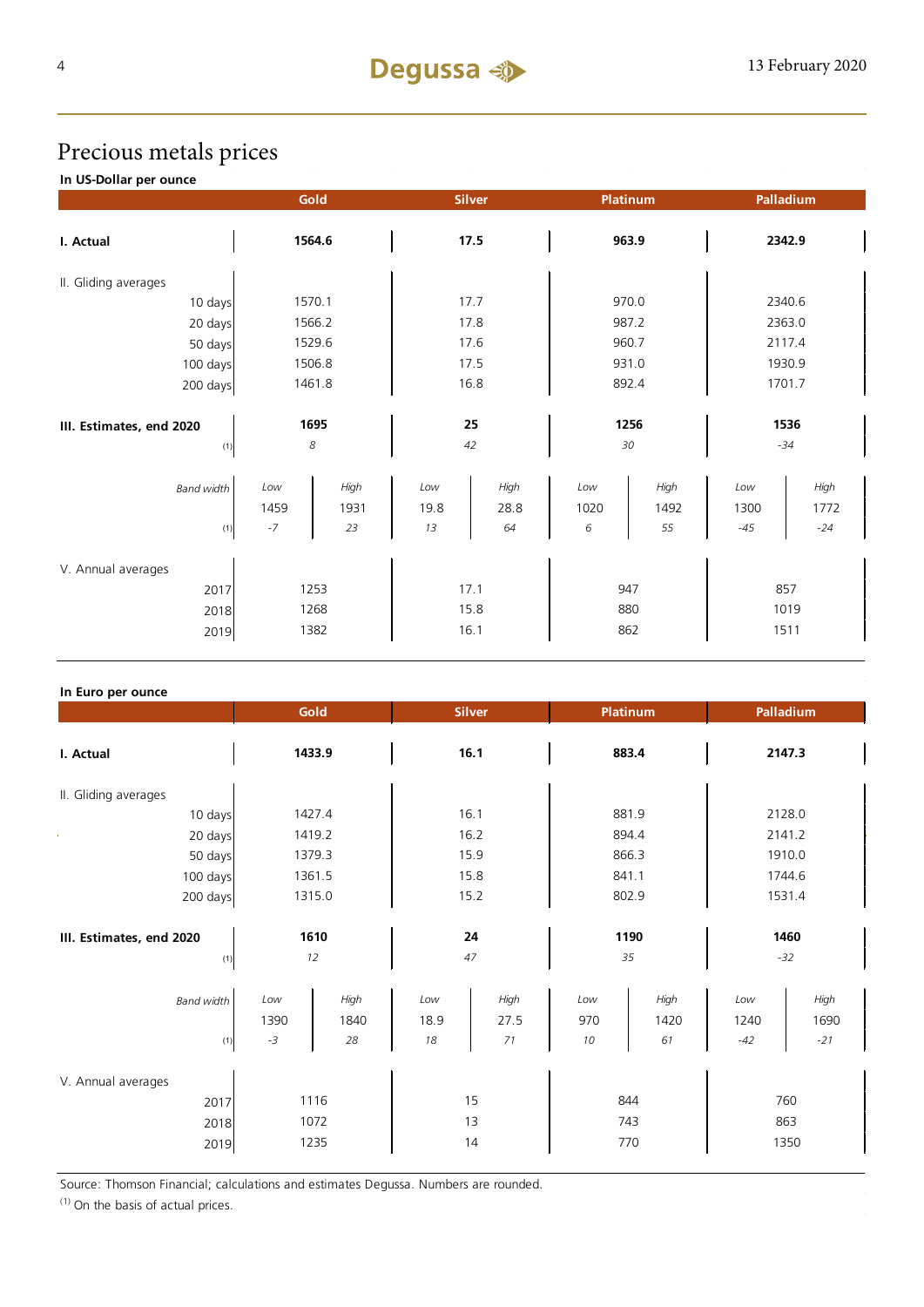## Bitcoin, performance of various asset classes

**Bitcoin in US dollars**



Source: Thomson Financial; graph by Degussa.

## **Performance of stocks, commodities, FX and bonds**

(a) In national currencies (b) In euro



|                             | -40 | $-20$  | 0 | 20   | 40 |
|-----------------------------|-----|--------|---|------|----|
| S&P 500                     |     |        |   | 6,6  |    |
| Nasdag                      |     |        |   | 10,1 |    |
| Euro STOXX 50               |     |        |   | 3,4  |    |
| <b>FTSE 100</b>             |     |        |   | 0,3  |    |
| <b>DAX</b>                  |     |        |   | 3,7  |    |
| Swiss MI                    |     |        |   | 6, 5 |    |
| Nikkei                      |     |        |   | 4,1  |    |
| Hang Seng                   |     |        |   | 1,4  |    |
| Bovespa                     |     | $-4,9$ |   |      |    |
| Russia                      |     |        |   | 3,1  |    |
| CRB Index                   |     | $-5,1$ |   |      |    |
| Gold                        |     |        |   | 5,8  |    |
| Silver                      |     |        |   | 1,2  |    |
| Crude oil                   |     | $-9,1$ |   |      |    |
| <b>EURUSD</b>               |     | $-2,7$ |   |      |    |
| <b>EURJPY</b>               |     | $-1,5$ |   |      |    |
| <b>EURGBP</b>               |     | $-0,6$ |   |      |    |
| <b>EURCHF</b>               |     | $-1,9$ |   |      |    |
| <b>USDCAD</b>               |     |        |   | 2,1  |    |
| <b>USDGBP</b>               |     | $-2,1$ |   |      |    |
| <b>USDJPY</b>               |     |        |   | 1,2  |    |
| US gov't bond 7 - 10 yrs    |     |        |   | 5,0  |    |
| US gov't bond 1 - 3 yrs     |     |        |   | 3,1  |    |
| Euro gov't bond 7 - 10 yrs  |     |        |   | 1,2  |    |
| Euro gov't bond 1 - 3 yrs   |     |        |   | 0,0  |    |
| UK gov't bond 7 - 10 yrs    |     |        |   | 1,9  |    |
| UK gov't bond 1 - 3 yrs     |     |        |   | 0,7  |    |
| Japan gov't bond 7 - 10 yrs |     | $-0,9$ |   |      |    |
| Japan gov't bond 1 - 3 yrs  |     | $-1,2$ |   |      |    |

Source: Thomson Financial; calculations by Degussa.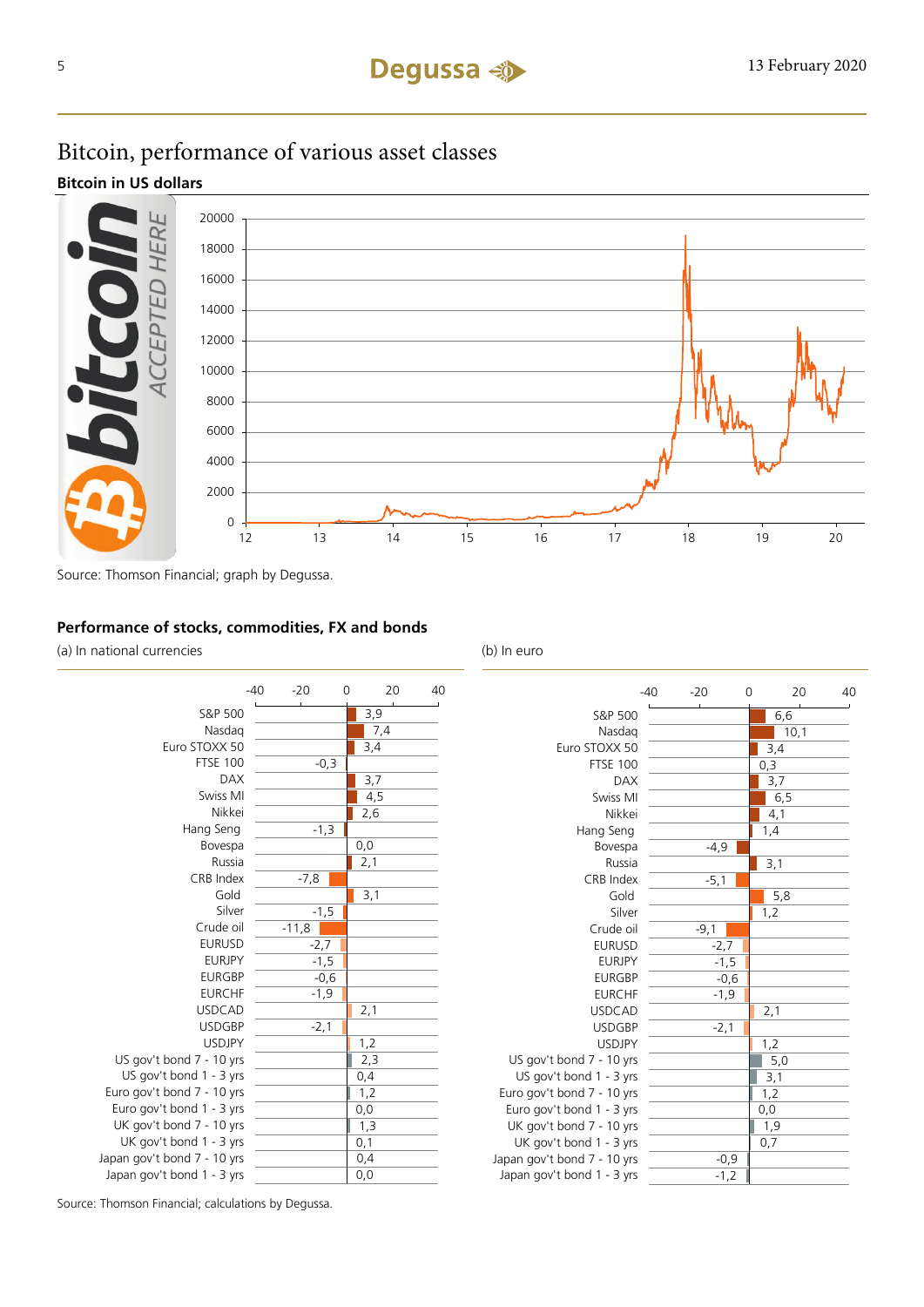## Issue Content 13 February 2020 Gold-ETFs Versus Physical Gold: Difference Matters 30 January 2020 Do Not Think The Era Of Boom And Bust Has Ended 23 January 2020 Bull Markets, No Bubble Markets: Gold And Silver In 2020 19 December 2019 The Inflation Sham 5 December 2019 Why the Feared Crash Keeps Us Waiting 21 November 2019 Asset Price Inflation and the Price of Gold 7 November 2019 ETFs Drive Gold Demand 24 October 2019 The Inflationary Supply Of Unbacked US Dollars And The Price Of Gold 10 October 2019 Let's Get Physical With Gold And Silver 26 September 2019 The US Dollar Beast 12 September 2019 The Inflationary Tide That Lifts all Boats but One 29 August 2019 The Disaster of Negative Interest Rate Policy 15 August 2019 The Gold Bull Market Is Back 1 August 2019 Gold And Silver Prices – Get Going! 19 July 2019 Facebook's Fake Money 4 July 2019 It Looks Like A Gold Bull Market, It Feels Like A Gold Bull Market – Maybe It Is A Gold Bull Market? 19 June 2019 Good Money, Bad Money—And How Bitcoin Fits In 6 June 2019 Gold Outshines The US Dollar 23 May 2019 The Boom That Will Have It Coming 9 May 2019 The Crusade Against Risk 25 April 2019 A Sound Investment Rationale for Gold 11 April 2019 Be Prepared For All Possibilities. The Case For Gold 28 March 2019 Sword of Damocles Over Asset Prices 14 March 2019 The Big Central Banks Increase the Case for Gold 28 February 2019 The Fed Takes Full Control of the Bond Market – And Raises The Value of Gold 14 February 2019 Everything You Always Wanted to Know About Karl Marx and Central Banking (\*But Were Afraid To Ask) 1 February 2019 Pay Attention, Gold Investor: 'This Time is not Different' 17 January 2019 US Interest Rate Down, Price of Gold up 20 December 2018 Gold Money in a Digitalised World Economy 10 December 2018 The Fed Supports Gold 23 November 2018 The Fed Is Not Our Saviour 9 November 2018 The Missing Fear – And The Case For Gold 26 October 2018 President Trump is right: The Fed Is A Big Problem 12 October 2018 Here Goes The Punch Bowl 28 September 218 The Fed's Blind Flight 14 September 2018 How Fed Policy Relates to the Price of Gold 31 August 2018 Central Banks Enrich a Select Few at the Expense of Many 17 August 2018 The US dollar And Gold – Is this Time Different? 20 July 2018 Not All Is Well In Financial Markets

**Articles in earlier issues of the** *Degussa Market Report*

The Degussa Marktreport (German) and the Degussa Market Report (English) are available at: **www.degussa-goldhandel.de/de/marktreport.aspx**.